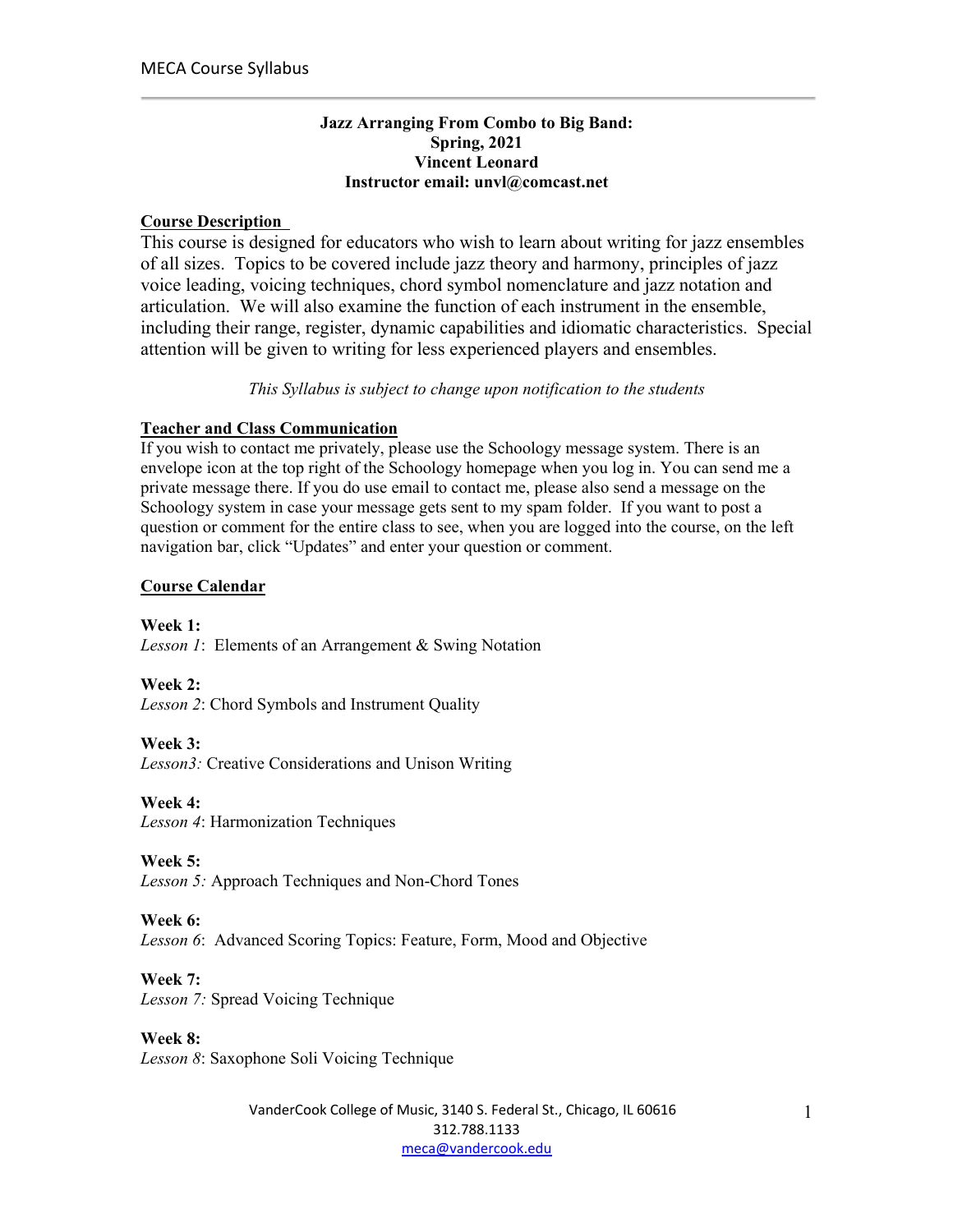### MECA Course Syllabus

### **Week 9:**

*Lesson 9*: Scoring for Brass

### **Week 10:**

*Lesson 10:* Writing for Big Band

**Week 11:** *Lesson 11*: Final Project Week, Recording your arrangement

## **Week 12:**

*Lesson 12:* Adapting charts for smaller ensembles

## **Instructional Materials**

Required software: Music Notation Software – Finale, Sibelius or Dorico (Must be able to enter chord symbols and drum set notation), MP3 converter such as iTunes, and a PDF creator

#### Required textbooks:

Jazz Arranging Techniques from Quartet to Big Band by Gary Lindsay (Book and CD) \$39.95 Staff Art Publishing P.O. Box 56-6532, Miami FL 33265-6532

Inside The Score by Rayburn Wright (Book and CD) \$48.00 Kendor Music, Inc.

### **Course Learning Objectives**

Students should learn and be able to demonstrate:

- 1. Proper techniques for notating swing music
- 2. Harmonize a note with 4-part harmony.
- 3. How to harmonize non-chord tones.
- 4. Write an arrangement for rhythm section and five horn ensemble.
- 5. Harmonize a soli passage for 5 saxophones.
- 6. Write for 8 brass.
- 7. Write an arrangement for big band.

#### **Course Interaction**

VanderCook College of Music, 3140 S. Federal St., Chicago, IL 60616 Students are expected to engage in regular interaction with the instructor and their classmates throughout this online course. Interaction is required both synchronously and/or asynchronously via a variety of formats in each and every lesson. Students are expected to use the internal private message feature in Schoology when communicating privately with the instructor. Students will also receive weekly

312.788.1133 meca@vandercook.edu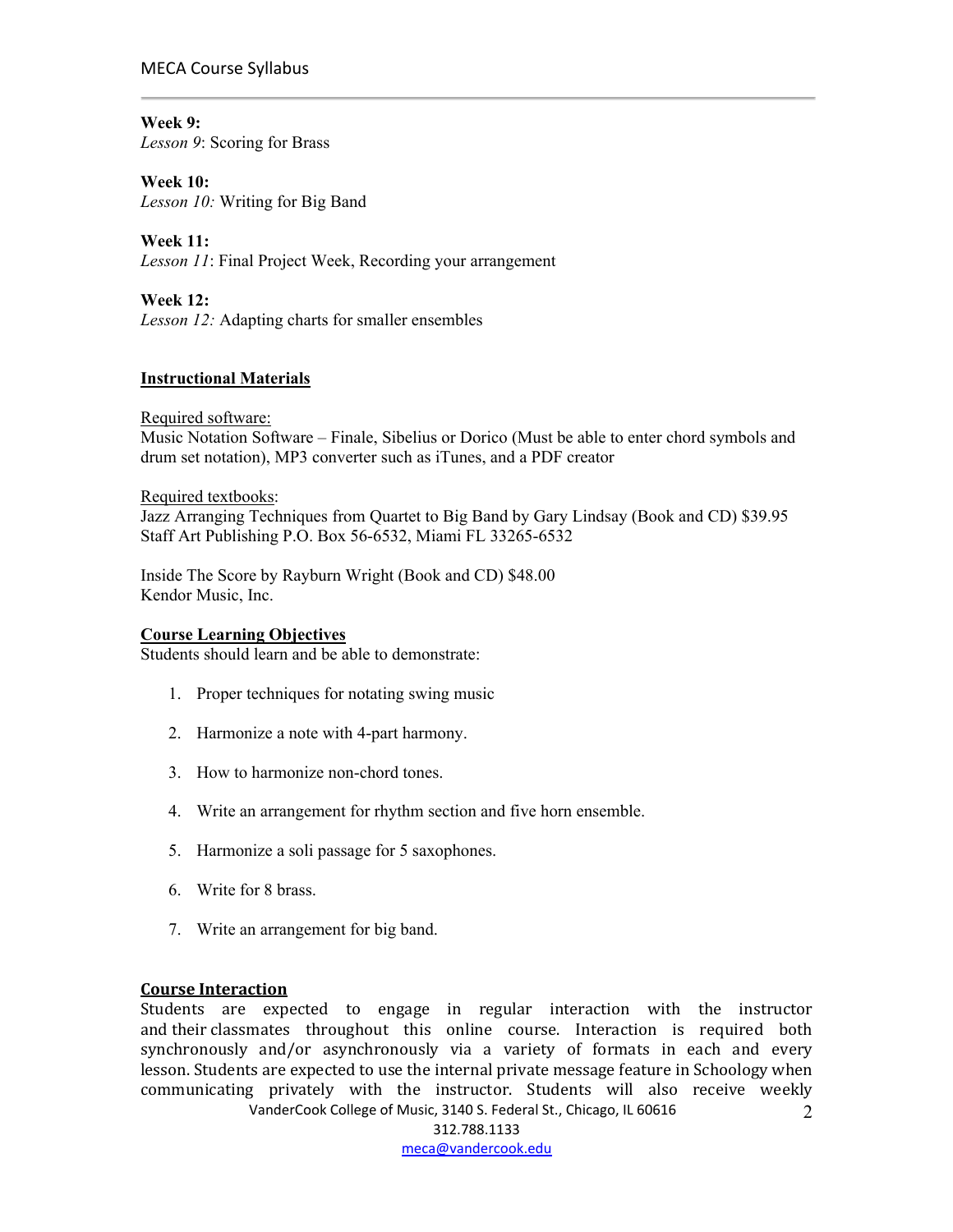announcements and posts in the Updates section of the course where they can reply with questions and/or comments. Students are encouraged to post questions for the class in the Updates area. During the course, students will engage in a weekly discussion, workshop, and assignment, posed by the instructor. Posting and responding to posts by other class members is a course expectation and requirement. The instructor will actively moderate discussion questions and interact with students on a weekly basis.

Starting in the second week of the course, the instructor will schedule a live audio chat session made available to all members of the class. The time and day of the chat will be determined in the first week of the course via an online questionnaire. Attendance in chat sessions is optional as these sessions provide a means for students who need additional assistance and have questions about the course content. All chat sessions are recorded and posted to the Updates section of the course. Students are encouraged to review the recording of each chat if they are unable to attend.

## **MECA courses and ISBE Standards**

MECA courses, by their very nature and design, address the ISBE Music Content and Professional Teaching Standards throughout the course content. Music technology courses also incorporate the ISBE Technology Standards.

## **VanderCook Candidate Outcomes Addressed**

The outcomes that the College strives to develop in its teacher candidates were derived from the institution's Conceptual Framework and are expressed in its core dispositions. This course addresses the following Candidate Outcomes:

- 1. Academic ability and diligence leading to a lifetime of learning
- 2. Skill in the process of teaching
- 3. Self-discipline and persistence
- 4. Interpersonal and intrapersonal skills
- 5. Good citizenship and personal integrity
- 6. Professionalism in action and word.

### **Course Requirements and Exit Assessment**

**1.** Each student will complete the course evaluation and feedback surveys.

# **Grading**

I want everyone to have ample opportunity to learn the course material. Consequently, I'm not super strict on assignment due dates because I understand how a busy life, family, and a day job can interfere with your studies. However, I must set down some guidelines to encourage timely participation, which is key in this online course format. Here are the specifics:

- An assignment handed in a week late will be automatically docked one letter grade. (For example, from an A down to a B.)
- An assignment handed in two weeks late will be automatically docked two letter grades. (For example, from a B down to a D.)
- An assignment handed in more than three weeks late will not receive credit. (There are no exceptions to this rule because three weeks is ample time to get your work in. If you are experiencing extenuating circumstances, please send me a message and we can discuss options at that time.)

VanderCook College of Music, 3140 S. Federal St., Chicago, IL 60616 312.788.1133 meca@vandercook.edu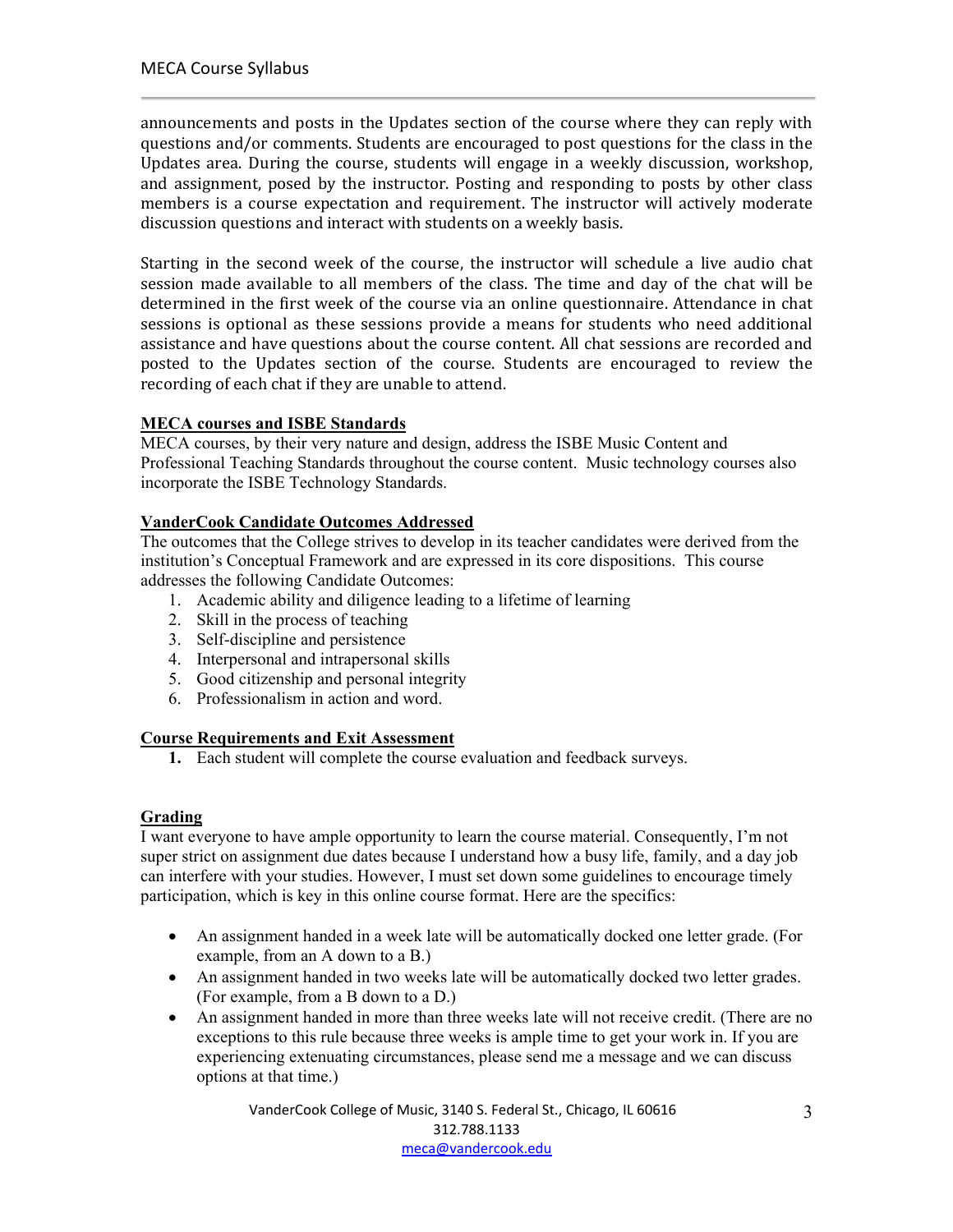• Assignments handed in more than one week after the last week of class will not receive credit. (Exceptions to this rule may be granted in the case of illness or a death in the family.)

You may have one "do-over" per assignment and it must be submitted within one week of the time that I posted the grade for that assignment. If your do-over reflects a better understanding of the lesson, I will re-grade the assignment. Again, you must turn in your revised assignment within a week of receiving the grade for your original assignment or it will not be eligible for a re-grade. Assignments that are handed in more than two weeks late to begin with are not eligible to be resubmitted.

If you ever find yourself stuck on an assignment and lagging behind, try perusing your classmates' assignments and my responses to their posts. You will often find helpful hints and suggestions about how to complete the assignment, what to look out for, and what I'm looking out for when I'm grading the assignment. This is a special bonus of this online environment, where you can review my comments on your classmates' assignments before posting your own assignment.

The key to success is regular study time and staying in communication with me if you have any problems or questions.

## **Grades will be based on**

- Weekly Assignments: 50%
- Participation in class discussion posts: 50%
- (Class Chats are optional)

### **Grading Scale**

- $A = 90-100$
- $B = 80-89$
- $C = 70-79$
- $D = 60-69$
- $F = 59$  & below

### **Academic Honesty**

Students are expected to maintain the highest standards of integrity in their academic work. Failure to do so will jeopardize a candidate's success in the program. Examples of academic dishonesty include:

- Presenting another's words, music, or concepts as your own by failing to acknowledge or properly cite the source.
- Communicating or receiving answers or information to/from another in a testing situation.
- Consulting notes or any other source of answers/information in a testing situation, unless the instructor authorizes such access.
- Making available or accessing tests or quizzes from current or previous classes unless explicitly authorized by the instructor.
- Bringing, by any means, answers or information into a testing situation except as explicitly authorized by the instructor.

VanderCook College of Music, 3140 S. Federal St., Chicago, IL 60616